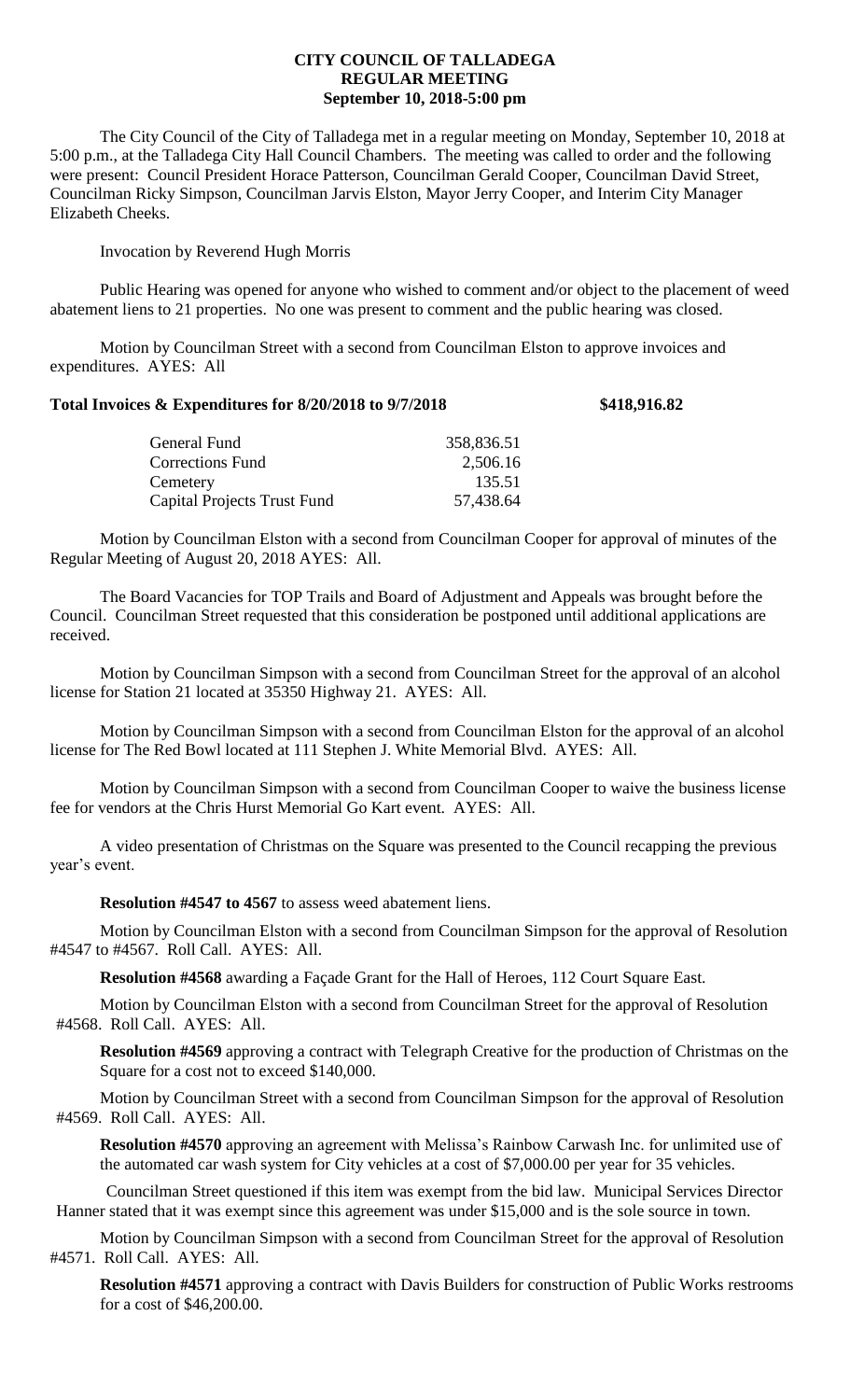Motion by Councilman Elston with a second from Councilman Simpson for the approval of Resolution #4571. Roll Call. AYES: All.

**Resolution #4572** approving an agreement with Talladega College for use of the Ben Bruner Sports Complex for a one-time payment of \$1,500.00.

Motion by Councilman Simpson with a second from Councilman Cooper for the approval of Resolution #4572. Roll Call. AYES: All.

**Resolution #4573** approving an agreement with Talladega College for use of the Spring Street Recreation Center Pool for a one-time payment of \$1,500.00.

Motion by Councilman Simpson with second from Councilman Street for the approval of Resolution #4573. Roll Call. AYES: All.

**Resolution #4574** approving the purchase of two properties owned by Talladega First for a cost of \$27,500.00 as part of the East Street Parking Lot Project.

Motion by Councilman Simpson with a second from Councilman Cooper for the approval of Resolution #4574. Roll Call. AYES: All.

**Resolution #4575** approving the purchase of property owned by Richard and Mary Harmon for a cost of \$7,000.00 as part of the Coosa Street Bridge Project.

Motion by Councilman Elston with a second from Councilman Simpson for the approval of Resolution #4575. Roll Call. AYES: All.

**Resolution #4576** authorizing the City Manager to accept the gift of property from Phillip and Catherine Smith adjacent to the North Street Parking Lot.

Motion by Councilman Simpson with a second from Councilman Street for the approval of Resolution #4576. Roll Call. AYES: All.

**Ordinance #1840** approving an amendment to Ordinance 1835 to provide revised job/position descriptions for certain employees of the City of Talladega. *(First Reading done at previous Council meeting)*

Motion by Councilman Simpson with a second from Councilman Elston for Reading of the Heading Only. Roll Call. AYES: All.

AN ORDINANCE TO AMEND ORDINANCE NO. 1835 OF THE CITY OF TALLADEGA TO PROVIDE A REVISED JOB/POSITION DESCRIPTION FOR CERTAIN EMPLOYEES OF THE CITY OF TALLADEGA

Motion by Councilman Elston with a second from Councilman Simpson for Immediate Consideration of Ordinance No. 1840. Roll Call. AYES: Council President Patterson, Councilman Elston, Councilman Simpson, and Councilman Cooper NAYS: Councilman Street

Motion by Councilman Elston with a second from Councilman Street for the Adoption of Ordinance No. 1840. Roll Call. AYES: Council President Patterson, Councilman Elston, Councilman Simpson, and Councilman Cooper NAYS: Councilman Street

**Ordinance #1841** approving the amended budget for Fiscal Year 2018.

Motion by Councilman Simpson with a second from Councilman Cooper for the Reading of Heading Only. Roll Call. AYES: All.

AN ORDINANCE AMENDING THE OFFICIAL ANNUAL BUDGET FOR THE CITY OF TALLADEGA, ALABAMA, FOR THE FISCAL YEAR BEGINNING 1 OCTOBER 2017 AND ENDING 30 SEPTEMBER 2018

Motion by Councilman Street with a second from Councilman Simpson for the Immediate Consideration of Ordinance No. 1841. Roll Call. AYES: All.

Motion by Councilman Simpson with a second from Councilman Street for the Adoption of Ordinance No. 1841. Roll Call. AYES: All.

Motion by Councilman Elston with a second from Councilman Street to approve the invoices and expenditures for the Water Department. AYES: All.

| Water Department Expenditures for 8/20/18-9/7/18 |            | \$258,488.78 |
|--------------------------------------------------|------------|--------------|
| Water/Sewer Fund                                 | 258,488.78 |              |

**Resolution #4577** approving a contract with Waites Construction Inc. for demolition and decommission of the Niki Lu Wastewater Treatment Plant at a cost of \$230,000.00.